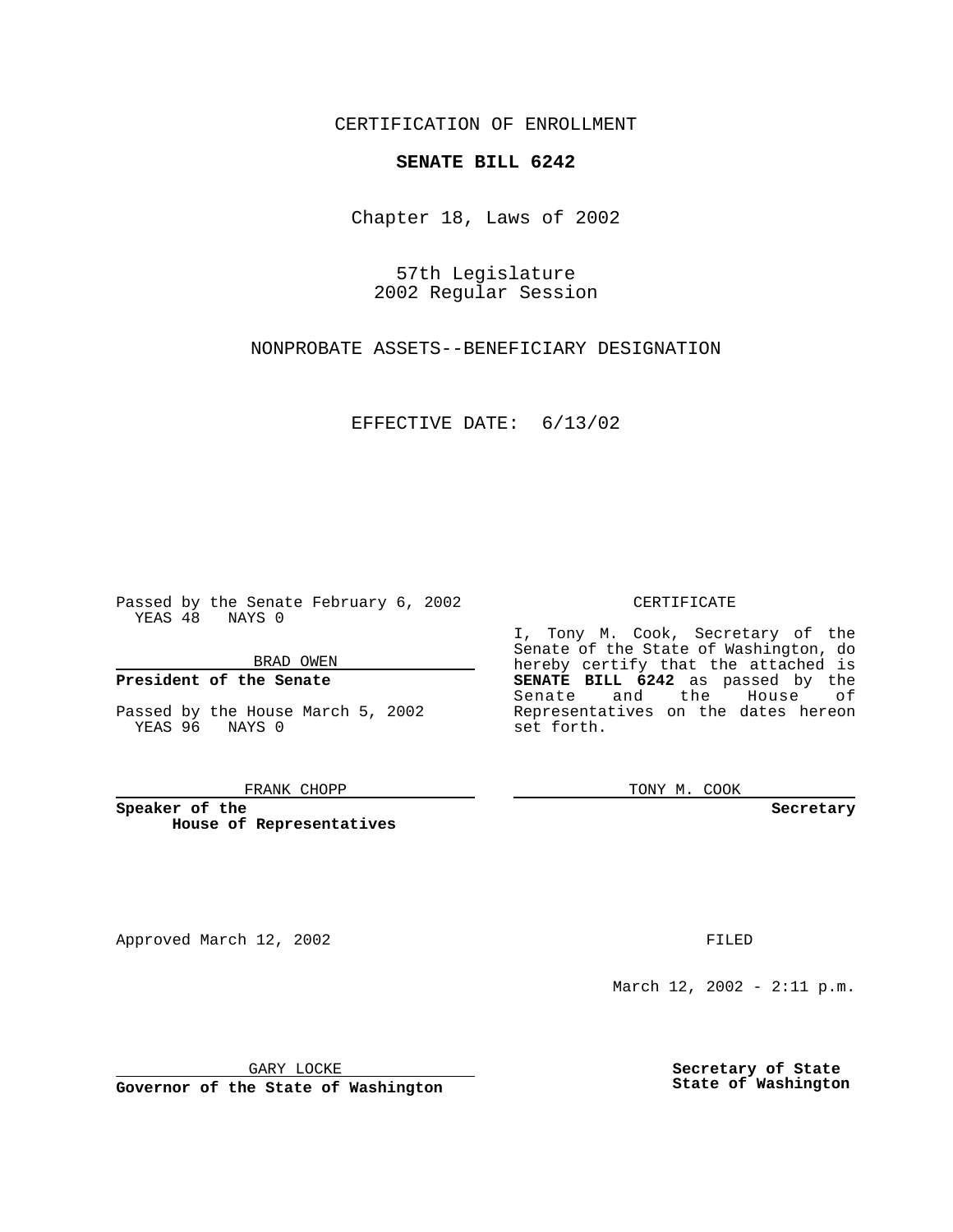# **SENATE BILL 6242** \_\_\_\_\_\_\_\_\_\_\_\_\_\_\_\_\_\_\_\_\_\_\_\_\_\_\_\_\_\_\_\_\_\_\_\_\_\_\_\_\_\_\_\_\_\_\_

\_\_\_\_\_\_\_\_\_\_\_\_\_\_\_\_\_\_\_\_\_\_\_\_\_\_\_\_\_\_\_\_\_\_\_\_\_\_\_\_\_\_\_\_\_\_\_

Passed Legislature - 2002 Regular Session

**State of Washington 57th Legislature 2002 Regular Session By** Senators Johnson and Kline

Read first time 01/14/2002. Referred to Committee on Judiciary.

 AN ACT Relating to nonprobate asset beneficiary designation; and amending RCW 11.07.010.

BE IT ENACTED BY THE LEGISLATURE OF THE STATE OF WASHINGTON:

 **Sec. 1.** RCW 11.07.010 and 1998 c 292 s 118 are each amended to read as follows:

 (1) This section applies to all nonprobate assets, wherever situated, held at the time of entry by a superior court of this state of a decree of dissolution of marriage or a declaration of invalidity. (2)(a) If a marriage is dissolved or invalidated, a provision made prior to that event that relates to the payment or transfer at death of the decedent's interest in a nonprobate asset in favor of or granting an interest or power to the decedent's former spouse is revoked. A provision affected by this section must be interpreted, and the nonprobate asset affected passes, as if the former spouse failed to survive the decedent, having died at the time of entry of the decree of dissolution or declaration of invalidity.

(b) This subsection does not apply if and to the extent that:

 (i) The instrument governing disposition of the nonprobate asset expressly provides otherwise;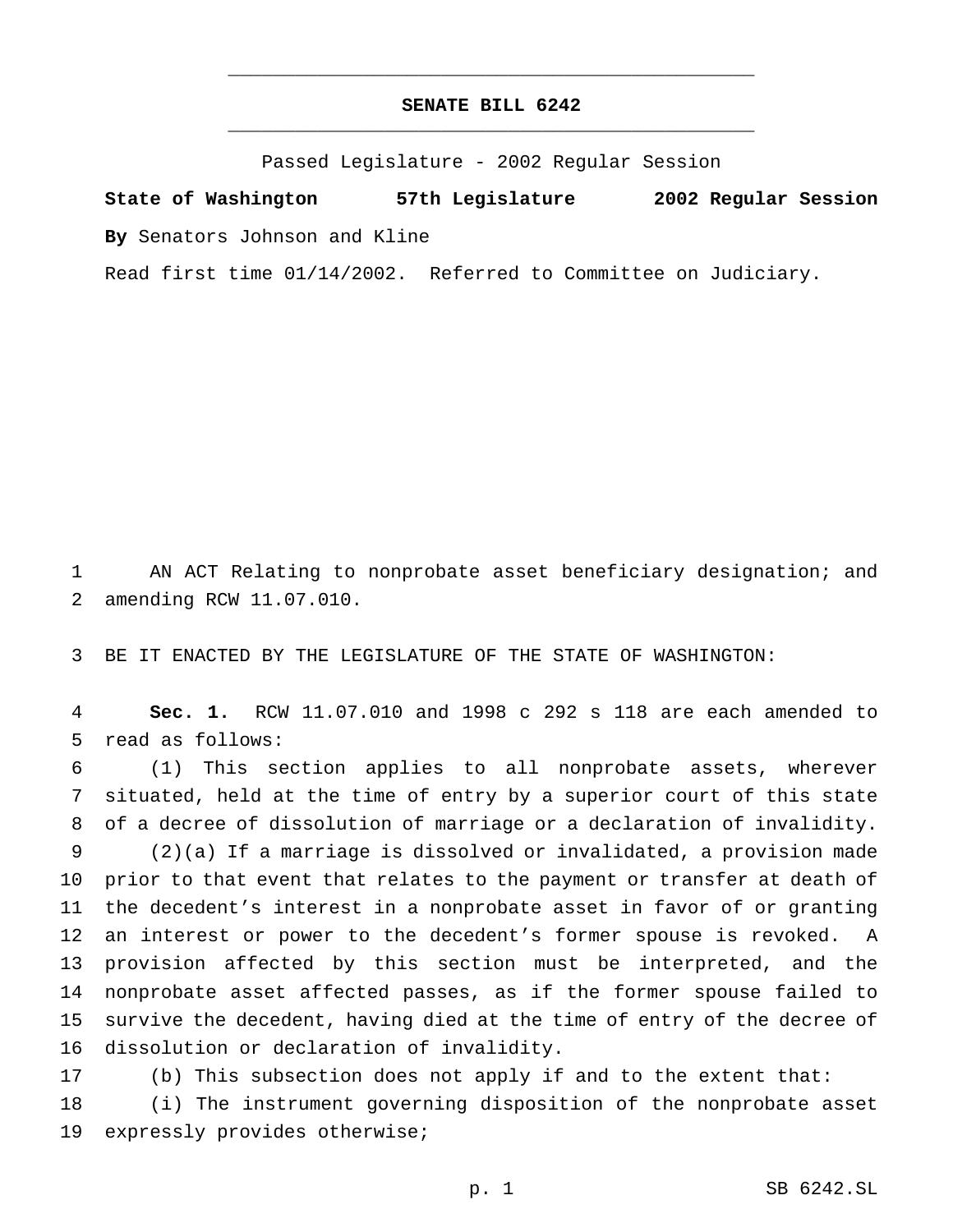(ii) The decree of dissolution or declaration of invalidity requires that the decedent maintain a nonprobate asset for the benefit of a former spouse or children of the marriage, payable on the decedent's death either outright or in trust, and other nonprobate assets of the decedent fulfilling such a requirement for the benefit of the former spouse or children of the marriage do not exist at the decedent's death; or

 (iii) If not for this subsection, the decedent could not have effected the revocation by unilateral action because of the terms of the decree or declaration, or for any other reason, immediately after the entry of the decree of dissolution or declaration of invalidity.

 (3)(a) A payor or other third party in possession or control of a nonprobate asset at the time of the decedent's death is not liable for making a payment or transferring an interest in a nonprobate asset to a decedent's former spouse whose interest in the nonprobate asset is revoked under this section, or for taking another action in reliance on the validity of the instrument governing disposition of the nonprobate asset, before the payor or other third party has actual knowledge of the dissolution or other invalidation of marriage. A payor or other third party is liable for a payment or transfer made or other action taken after the payor or other third party has actual knowledge of a revocation under this section.

 (b) This section does not require a payor or other third party to pay or transfer a nonprobate asset to a beneficiary designated in a governing instrument affected by the dissolution or other invalidation of marriage, or to another person claiming an interest in the nonprobate asset, if the payor or third party has actual knowledge of the existence of a dispute between the former spouse and the beneficiaries or other persons concerning rights of ownership of the nonprobate asset as a result of the application of this section among the former spouse and the beneficiaries or among other persons, or if the payor or third party is otherwise uncertain as to who is entitled to the nonprobate asset under this section. In such a case, the payor or third party may, without liability, notify in writing all beneficiaries or other persons claiming an interest in the nonprobate asset of either the existence of the dispute or its uncertainty as to who is entitled to payment or transfer of the nonprobate asset. The payor or third party may also, without liability, refuse to pay or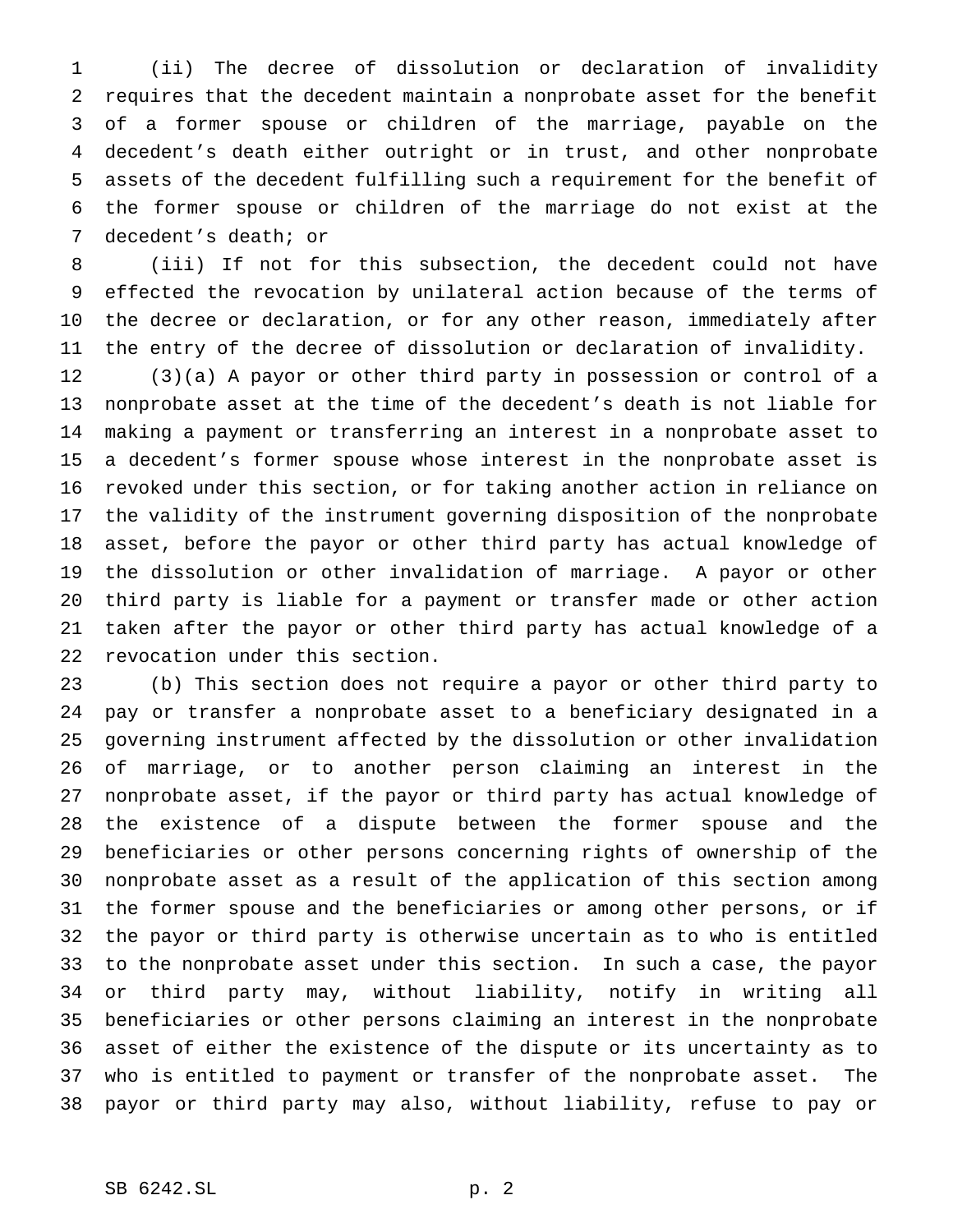transfer a nonprobate asset in such a circumstance to a beneficiary or other person claiming an interest until the time that either:

 (i) All beneficiaries and other interested persons claiming an interest have consented in writing to the payment or transfer; or (ii) The payment or transfer is authorized or directed by a court

of proper jurisdiction.

 (c) Notwithstanding subsections (1) and (2) of this section and (a) and (b) of this subsection, a payor or other third party having actual knowledge of the existence of a dispute between beneficiaries or other persons concerning rights to a nonprobate asset as a result of the application of this section may condition the payment or transfer of the nonprobate asset on execution, in a form and with security acceptable to the payor or other third party, of a bond in an amount that is double the fair market value of the nonprobate asset at the time of the decedent's death or the amount of an adverse claim, whichever is the lesser, or of a similar instrument to provide security to the payor or other third party, indemnifying the payor or other third party for any liability, loss, damage, costs, and expenses for and on account of payment or transfer of the nonprobate asset.

 (d) As used in this subsection, "actual knowledge" means, for a payor or other third party in possession or control of the nonprobate asset at or following the decedent's death, written notice to the payor or other third party, or to an officer of a payor or third party in the course of his or her employment, received after the decedent's death and within a time that is sufficient to afford the payor or third party a reasonable opportunity to act upon the knowledge. The notice must identify the nonprobate asset with reasonable specificity. The notice also must be sufficient to inform the payor or other third party of the revocation of the provisions in favor of the decedent's spouse by reason of the dissolution or invalidation of marriage, or to inform the payor or third party of a dispute concerning rights to a nonprobate asset as a result of the application of this section. Receipt of the notice for a period of more than thirty days is presumed to be received within a time that is sufficient to afford the payor or third party a reasonable opportunity to act upon the knowledge, but receipt of the notice for a period of less than five business days is presumed not to be a sufficient time for these purposes. These presumptions may be rebutted only by clear and convincing evidence to the contrary.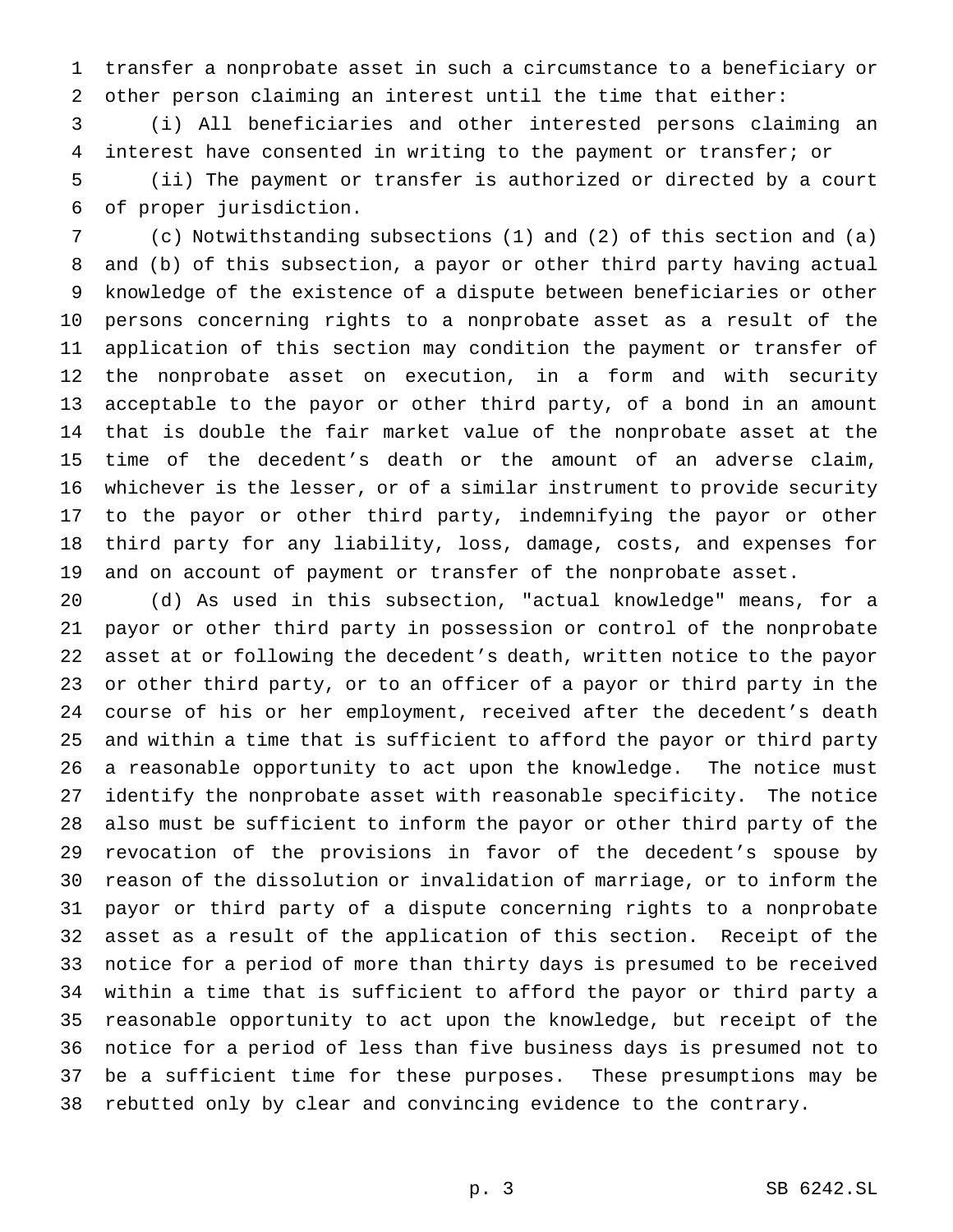(4)(a) A person who purchases a nonprobate asset from a former spouse or other person, for value and without actual knowledge, or who receives from a former spouse or other person payment or transfer of a nonprobate asset without actual knowledge and in partial or full satisfaction of a legally enforceable obligation, is neither obligated under this section to return the payment, property, or benefit nor is liable under this section for the amount of the payment or the value of the nonprobate asset. However, a former spouse or other person who, with actual knowledge, not for value, or not in satisfaction of a legally enforceable obligation, receives payment or transfer of a nonprobate asset to which that person is not entitled under this section is obligated to return the payment or nonprobate asset, or is personally liable for the amount of the payment or value of the nonprobate asset, to the person who is entitled to it under this section.

 (b) As used in this subsection, "actual knowledge" means, for a person described in (a) of this subsection who purchases or receives a nonprobate asset from a former spouse or other person, personal knowledge or possession of documents relating to the revocation upon dissolution or invalidation of marriage of provisions relating to the payment or transfer at the decedent's death of the nonprobate asset, received within a time after the decedent's death and before the purchase or receipt that is sufficient to afford the person purchasing or receiving the nonprobate asset reasonable opportunity to act upon the knowledge. Receipt of the personal knowledge or possession of the documents for a period of more than thirty days is presumed to be received within a time that is sufficient to afford the payor or third party a reasonable opportunity to act upon the knowledge, but receipt of the notice for a period of less than five business days is presumed not to be a sufficient time for these purposes. These presumptions may be rebutted only by clear and convincing evidence to the contrary.

 (5) As used in this section, "nonprobate asset" means those rights and interests of a person having beneficial ownership of an asset that pass on the person's death under only the following written instruments or arrangements other than the decedent's will:

 (a) A payable-on-death provision of a life insurance policy, employee benefit plan, annuity or similar contract, or individual retirement account, unless provided otherwise by controlling federal 39 law;